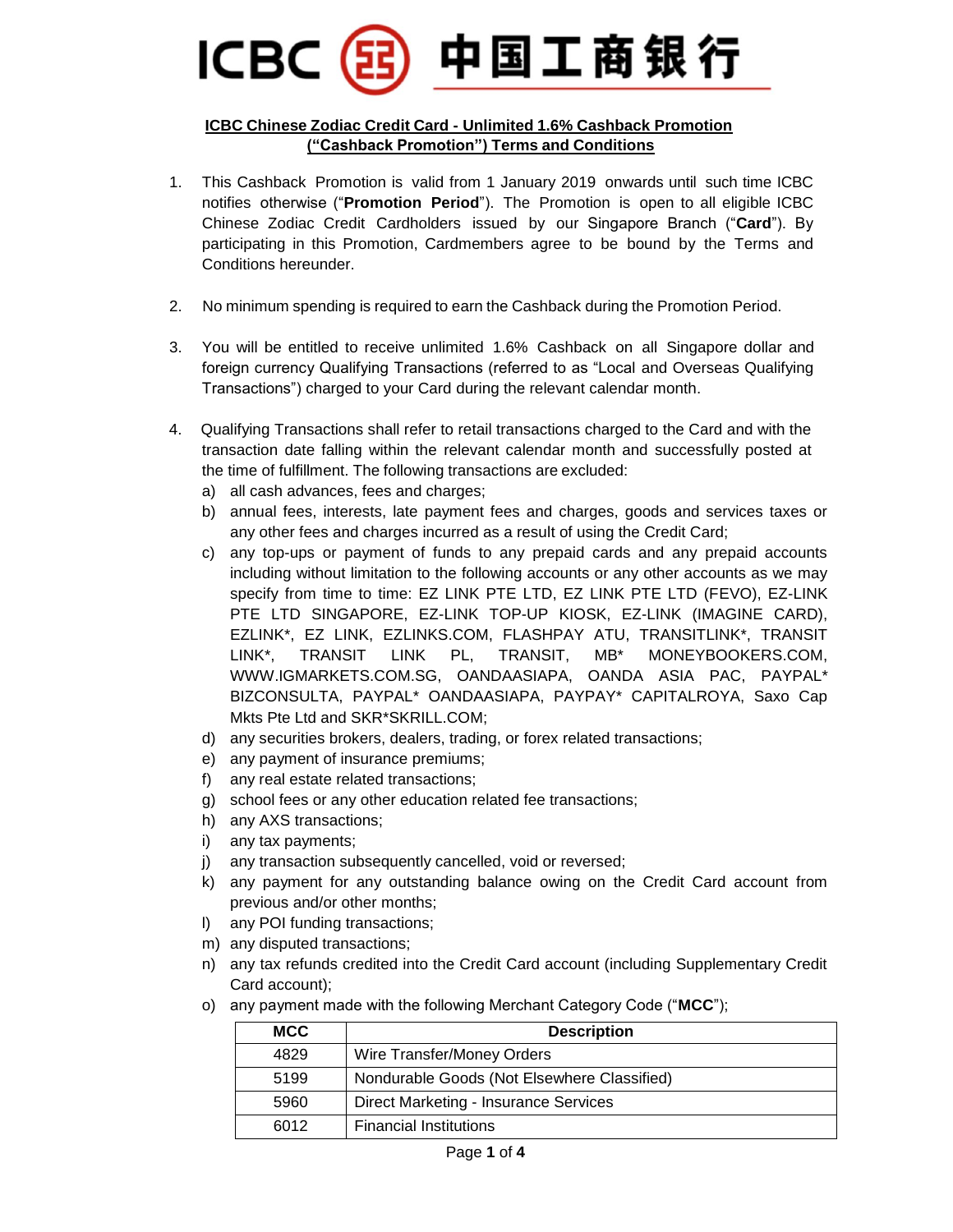# ICBC(B)中国工商银行

| 6050 | Quasi Cash - Financial Institutions, Merchandise and Services    |
|------|------------------------------------------------------------------|
| 6051 | Non-Fl, Money Orders                                             |
| 6211 | <b>Security Brokers/Dealers</b>                                  |
| 6300 | <b>Insurance Underwriting, Premiums</b>                          |
| 6513 | Real Estate Agents and Managers - Rentals                        |
| 6529 | Remote Stored Value Load - Financial Institute Rentals           |
| 6530 | Remote Stored Value Load - Merchant Rentals                      |
| 6540 | POI Funding Transactions                                         |
| 7995 | <b>Betting/Casino Gambling</b>                                   |
| 8211 | Elementary, Secondary Schools                                    |
| 8220 | Colleges, Universities                                           |
| 8241 | Correspondence Schools                                           |
| 8244 | <b>Business/Secretarial Schools</b>                              |
| 8249 | <b>Vocational/Trade Schools</b>                                  |
| 8299 | <b>Educational Services</b>                                      |
| 8651 | Organizations, Political                                         |
| 8661 | Organizations, Religious                                         |
| 8699 | Organizations, Membership (Not Elsewhere Classified)             |
| 9211 | Court Costs, Including Alimony and Child Support - Courts of Law |
| 9222 | <b>Fines - Government Administrative Entities</b>                |
| 9223 | <b>Bail and Bond Payments</b>                                    |
| 9311 | Tax Payments - Government Agencies                               |
| 9399 | Government Services (Not Elsewhere Classified)                   |
| 9402 | Postal Services - Government Only                                |
| 9405 | Intra-Government Purchases - Government Only                     |

- p) any transactions as may be prescribed or amended by ICBC from time to time, without prior notice or being liable to Cardmembers.
- 5. All Qualifying Transactions charged to the Supplementary Credit Card will be calculated as a Qualifying Transaction of the Principal Credit Card Cardmember.
- 6. The Bank shall be entitled to offset a Qualifying Transaction or debit the Card Account of an equivalent amount of any Cashback paid on a Qualifying Transaction that is subsequently cancelled, void or reversed.
- 7. All Qualifying Transactions will be rounded to the nearest dollar for calculation of Cashback entitlement.
- 8. All Overseas Qualifying Transactions shall be converted to Singapore dollars at the prevailing foreign exchange rates as determined by ICBC for the calculation of Cashback entitlement.
- 9. Each eligible Principal Cardmember is only entitled to one (1) Cashback per calendar month.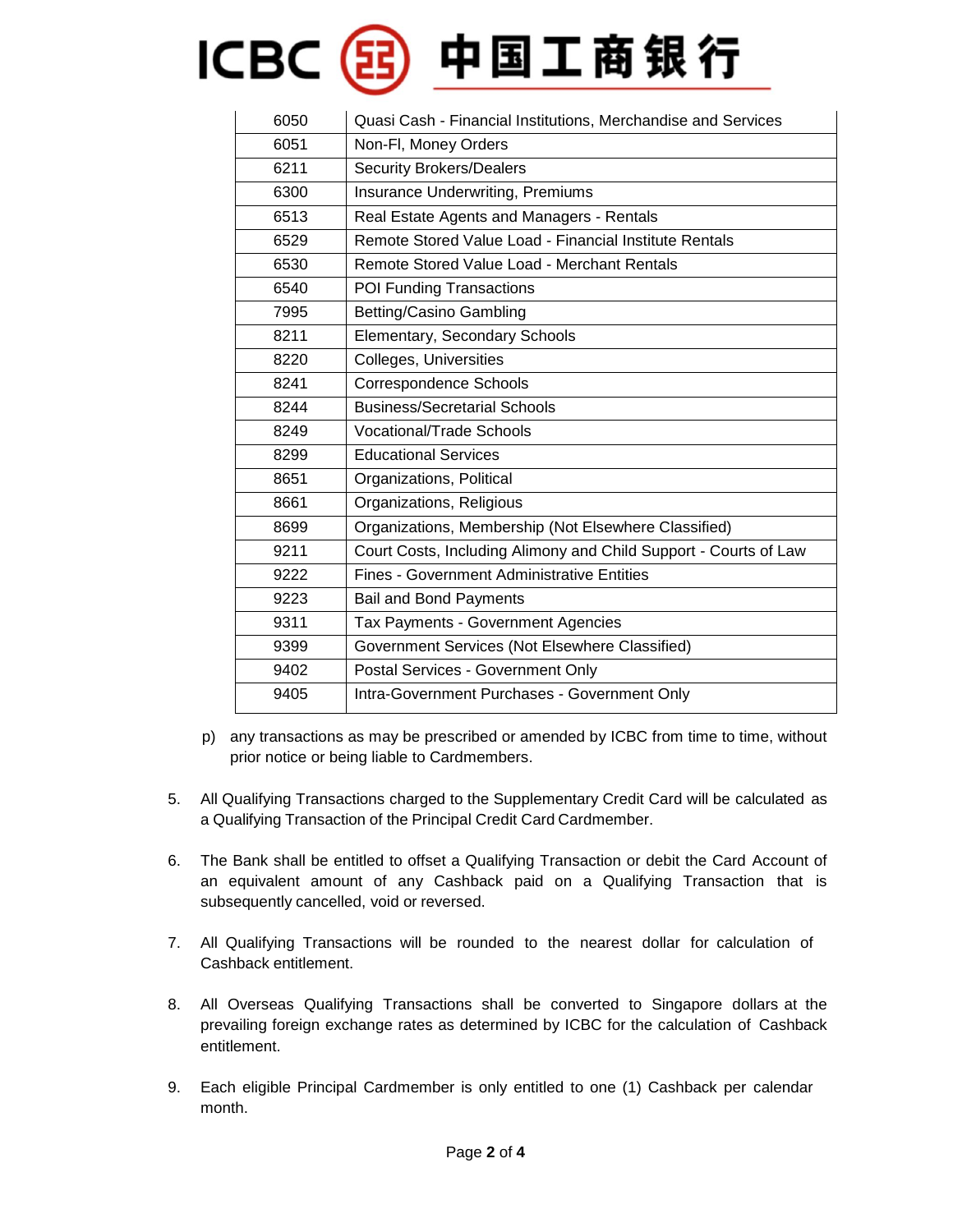### 中国工商银行 **ICBC**

- 10. Cashback will be credited into the Card Account within thirty (30) business days from the end of each month.
- 11. Cashback awarded will be in Singapore Dollars. Cashback must be utilised within 12 months from the date it is credited into the Card account. Failing which, we reserve the right to forfeit the unused portion of the Cashback awarded, and you hereby irrevocably authorise us to debit your Singapore Dollar Card Account for the unused Cashback.
- 12. You will not be eligible for this Promotion if at the time of fulfillment:
	- a) your Card Account is not in good standing and is overdue;
	- b) your Card has been reported lost or stolen;
	- c) your Card has been frozen for any reason;
	- d) your Card is cancelled or terminated for any reason;
	- e) you violated the terms of your ICBC Credit Card Cardmember's Agreement;
	- f) we believe or suspect that any transaction is illegal, fraudulent, dishonest or unauthorised; or
	- g) you transfer or cancel your Card and/or Card Account before the Cashback is credited to you.
- 13. Cashback earned in that calendar month shall only be used to offset Singapore dollar transactions incurred in the following calendar month.
- 14. Cashback withdrawn from your Card Account will be treated as a cash advance, and interest, fees and charges are applicable.
- 15. The Cashback is neither transferable nor exchangeable for credits, other gifts or otherwise refundable in part or in full.
- 16. In the event that a Principal Cardmember or Supplementary Cardmember's Card is no longer in good standing, or in circumstances otherwise determined by us as not eligible, we shall reserve the right to debit and set off the Cashback from your ICBC Credit Card or any other accounts you may have with us.
- 17. We shall not be liable for any failure or delay in the transmission of the transactions by any party including but not limited to merchant establishments.
- 18. We shall not be liable for any late posting of the transactions thereby affecting the Cardmember's eligibility for this Cashback Promotion.
- 19. We reserve the right to replace or substitute this Cashback Promotion with any other gifts of equal or similar value of our choice at any time, without notice or assigning any reason thereof.
- 20. We may at our absolute discretion, and without notice or assigning any reason thereof, delete, vary, supplement, amend or modify any one or more of the terms and conditions of this Cashback Promotion, including but not limited to the Qualifying Transactions.
- 21. We reserve the right to terminate this Cashback Promotion without prior notice to you, and accept no liability for such termination.